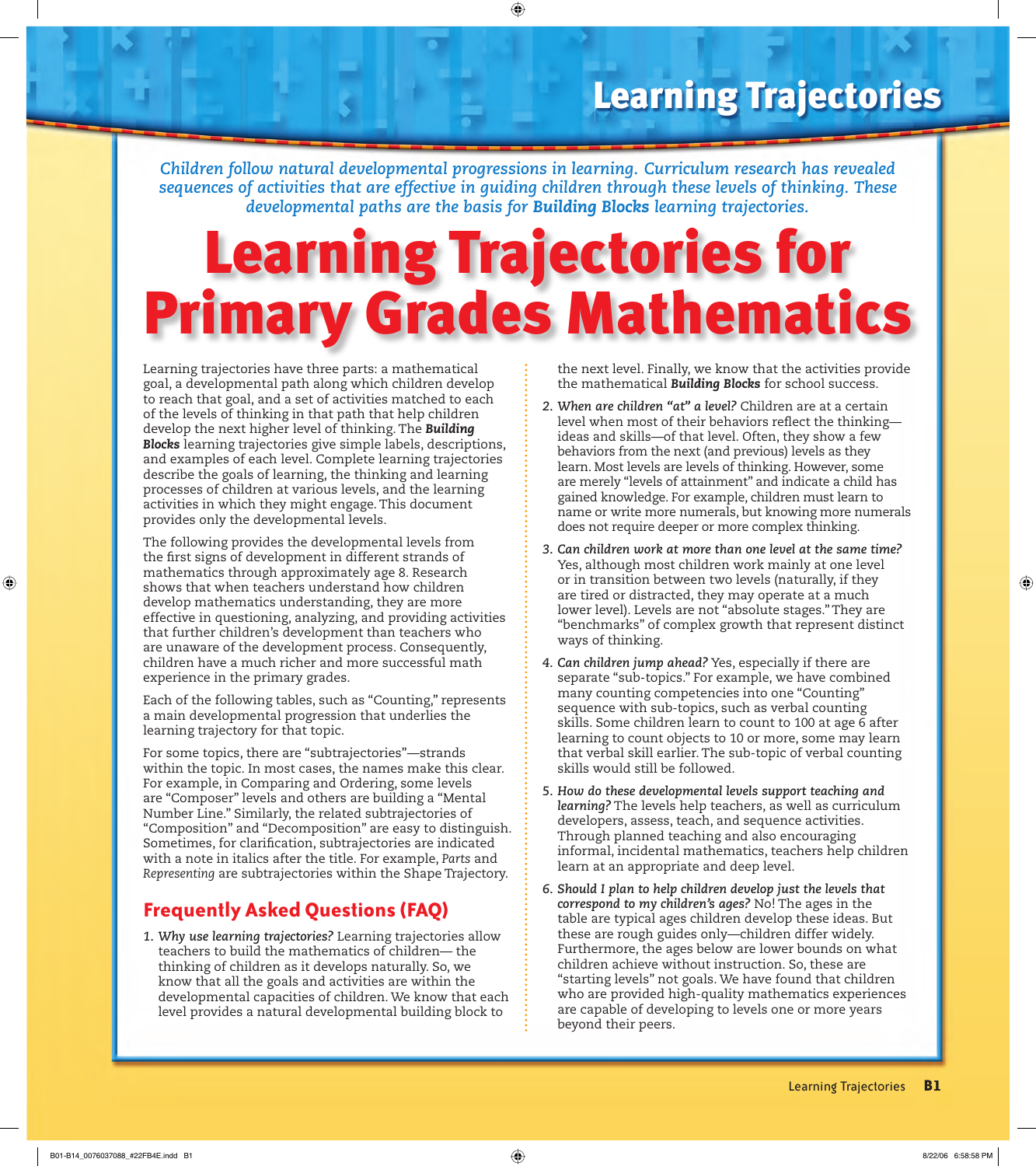### **Developmental Levels for Counting**

 $\ddot{\cdot}$ 

 $\bigoplus$ 

The ability to count with confidence develops over the course of several years. Beginning in infancy, children show signs of understanding numbers. With instruction and number experience, most children can count fluently by age 8, with much progress in counting occurring in

kindergarten and first grade. Most children follow a natural developmental progression in learning to count with recognizable stages or levels. This developmental path can be described as part of a learning trajectory.

| Age<br>Range   | <b>Level Name</b>                                 | Level          | <b>Description</b>                                                                                                                                                                                                                                                                                                                                                                                                                                                                                                                                                           |
|----------------|---------------------------------------------------|----------------|------------------------------------------------------------------------------------------------------------------------------------------------------------------------------------------------------------------------------------------------------------------------------------------------------------------------------------------------------------------------------------------------------------------------------------------------------------------------------------------------------------------------------------------------------------------------------|
| $1 - 2$        | Precounter                                        | $\mathbf{1}$   | At the earliest level a child shows no verbal<br>counting. The child may name some number<br>words with no sequence.                                                                                                                                                                                                                                                                                                                                                                                                                                                         |
| $1 - 2$        | Chanter                                           | $\overline{2}$ | At this level, a child may sing-song or chant<br>indistinguishable number words.                                                                                                                                                                                                                                                                                                                                                                                                                                                                                             |
| $\overline{2}$ | Reciter                                           | 3              | At this level, the child may verbally count with<br>separate words, but not necessarily in the correct<br>order.                                                                                                                                                                                                                                                                                                                                                                                                                                                             |
| 3              | Reciter (10)                                      | 4              | A child at this level may verbally count to 10 with<br>some correspondence with objects. He or she may<br>point to objects to count a few items, but then<br>lose track.                                                                                                                                                                                                                                                                                                                                                                                                     |
| 3              | Corresponder                                      | 5              | At this level, a child may keep one-to-one<br>correspondence between counting words and<br>objects-at least for small groups of objects laid in<br>a line. A corresponder may answer "how many" by<br>recounting the objects.                                                                                                                                                                                                                                                                                                                                                |
| 4              | Counter<br>(Small<br>Numbers)                     | 6              | At around 4 years of age, the child may begin to<br>count meaningfully. He or she may accurately<br>count objects in a line to 5 and answer the "how<br>many" question with the last number counted.<br>When objects are visible, and especially with<br>small numbers, the child begins to understand<br>cardinality (that numbers tell how many).                                                                                                                                                                                                                          |
| 4              | Producer<br>(Small<br>Numbers)                    | $\overline{7}$ | The next level after counting small numbers is to<br>count out objects to 5. When asked to show four<br>of something, for example, this child may give four<br>objects.                                                                                                                                                                                                                                                                                                                                                                                                      |
| 4              | Counter (10)                                      | 8              | This child may count structured arrangements of<br>objects to 10. He or she may be able to write or<br>draw to represent $1-10$ . A child at this level may<br>be able to tell the number just after or just before<br>another number, but only by counting up from 1.                                                                                                                                                                                                                                                                                                       |
| 5              | Counter and<br>Producer-<br>Counter to<br>$(10+)$ | 9              | Around 5 years of age, a child may begin to count<br>out objects accurately to 10 and then beyond<br>to 30. He or she has explicit understanding of<br>cardinality (that numbers tell how many). The child<br>may keep track of objects that have and have not<br>been counted, even in different arrangements. He<br>or she may write or draw to represent 1 to 10 and<br>then 20 and 30, and may give the next number to<br>20 or 30. The child also begins to recognize errors<br>in others' counting and is able to eliminate most<br>errors in his or her own counting. |

| Age<br>Range | <b>Level Name</b>                     | Level | <b>Description</b>                                                                                                                                                                                                                                                                                                                                                       |
|--------------|---------------------------------------|-------|--------------------------------------------------------------------------------------------------------------------------------------------------------------------------------------------------------------------------------------------------------------------------------------------------------------------------------------------------------------------------|
| 5            | Counter<br><b>Backward</b><br>from 10 | 10    | Another milestone at about age 5 is being able to<br>count backward from 10 to 1, verbally, or when<br>removing objects from a group.                                                                                                                                                                                                                                    |
| 6            | Counter from<br>$N(N+1, N-1)$         | 11    | Around 6 years of age, the child may begin to<br>count on, counting verbally and with objects<br>from numbers other than 1. Another noticeable<br>accomplishment is that a child may determine<br>the number immediately before or after another<br>number without having to start back at 1.                                                                            |
| 6            | <b>Skip Counting</b><br>by 10s to 100 | 12    | A child at this level may count by 10s to 100 or<br>beyond with understanding.                                                                                                                                                                                                                                                                                           |
| 6            | Counter to<br>100                     | 13    | A child at this level may count by 1s to 100. He or<br>she can make decade transitions (for example,<br>from 29 to 30) starting at any number.                                                                                                                                                                                                                           |
| 6            | Counter<br>On Using<br>Patterns       | 14    | At this level, a child may keep track of a few<br>counting acts by using numerical patterns, such as<br>tapping as he or she counts.                                                                                                                                                                                                                                     |
| 6            | Skip Counter                          | 15    | At this level, the child can count by 5s and 2s with<br>understanding.                                                                                                                                                                                                                                                                                                   |
| 6            | Counter of<br>Imagined<br>Items       | 16    | At this level, a child may count mental images<br>of hidden objects to answer, for example, "how<br>many" when 5 objects are visible and 3 are<br>hidden.                                                                                                                                                                                                                |
| 6            | Counter On<br><b>Keeping Track</b>    | 17    | A child at this level may keep track of counting<br>acts numerically, first with objects, then by<br>counting counts. He or she counts up one to four<br>more from a given number.                                                                                                                                                                                       |
| 6            | Counter of<br>Quantitative<br>Units   | 18    | At this level, a child can count unusual units, such<br>as "wholes" when shown combinations of wholes<br>and parts. For example, when shown three whole<br>plastic eggs and four halves, a child at this level<br>will say there are five whole eggs.                                                                                                                    |
| 6            | Counter to<br>200                     | 19    | At this level, a child may count accurately to 200<br>and beyond, recognizing the patterns of ones,<br>tens, and hundreds.                                                                                                                                                                                                                                               |
| 7            | Number<br>Conserver                   | 20    | A major milestone around age 7 is the ability<br>to conserve number. A child who conserves<br>number understands that a number is unchanged<br>even if a group of objects is rearranged. For<br>example, if there is a row of ten buttons, the child<br>understands there are still ten without recounting,<br>even if they are rearranged in a long row or a<br>circle. |
| 7            | Counter<br>Forward and<br>Back        | 21    | A child at this level may count in either direction<br>and recognize that sequence of decades mirrors<br>single-digit sequence.                                                                                                                                                                                                                                          |

#### **B2** Learning Trajectories

 $\bigoplus$ 

 $\bigoplus$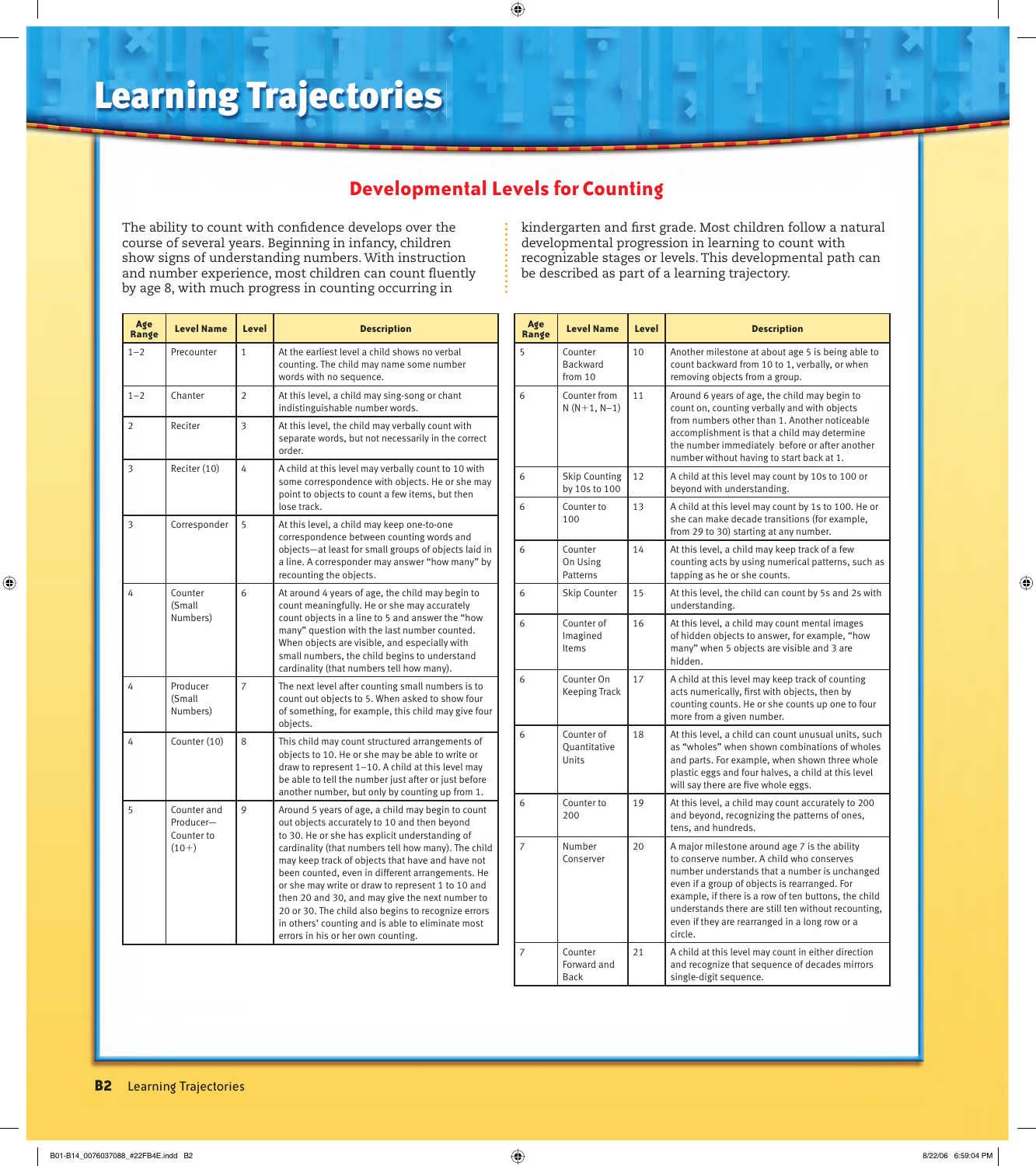### **Developmental Levels for Adding and Subtracting**

 $\bigoplus$ 

Single-digit addition and subtraction are generally characterized as "math facts." It is assumed children must memorize these facts, yet research has shown that addition and subtraction have their roots in counting, counting on, number sense, the ability to compose and decompose numbers, and place value. Research has also shown that learning methods for addition and subtraction with understanding is much more effective than rote memorization of seemingly isolated facts. Most children follow an observable developmental progression in learning to add and subtract numbers with recognizable stages or levels. This developmental path can be described as part of a learning trajectory.

| Age<br>Range | Level<br><b>Name</b>     | Level          | <b>Description</b>                                                                                                                                                                                                                                                                                                                                                                                                                                                                                                                                                               |  |
|--------------|--------------------------|----------------|----------------------------------------------------------------------------------------------------------------------------------------------------------------------------------------------------------------------------------------------------------------------------------------------------------------------------------------------------------------------------------------------------------------------------------------------------------------------------------------------------------------------------------------------------------------------------------|--|
| 1            | Pre $+/-$                | $\mathbf{1}$   | At the earliest level, a child shows no sign of being able<br>to add or subtract.                                                                                                                                                                                                                                                                                                                                                                                                                                                                                                |  |
| 3            | Nonverbal<br>$+/-$       | $\overline{2}$ | The first sign is when a child can add and subtract<br>very small collections nonverbally. For example, when<br>shown 2 objects, then 1 object being hidden under a<br>napkin, the child identifies or makes a set of 3 objects<br>to "match."                                                                                                                                                                                                                                                                                                                                   |  |
| 4            | Small<br>Number<br>$+/-$ | 3              | This level is when a child can find sums for joining<br>problems up to $3 + 2$ by counting with objects. For<br>example, when asked, "You have 2 balls and get 1<br>more. How many in all?" the child may count out 2, then<br>count out 1 more, then count all 3: "1, 2, 3, 3!"                                                                                                                                                                                                                                                                                                 |  |
| 5            | Find<br>Result<br>$+/-$  | 4              | <b>Addition</b> Evidence of this level in addition is when a<br>child can find sums for joining (you had 3 apples and<br>get 3 more; how many do you have in all?) and part-part-<br>whole (there are 6 girls and 5 boys on the playground;<br>how many children were there in all?) problems by direct<br>modeling, counting all, with objects. For example, when<br>asked, "You have 2 red balls and 3 blue balls. How<br>many in all?" the child may count out 2 red, then count<br>out 3 blue, then count all 5.<br>Subtraction In subtraction, a child can also solve take- |  |
|              |                          |                | away problems by separating with objects. For example,<br>when asked, "You have 5 balls and give 2 to Tom. How<br>many do you have left?" the child may count out 5 balls,<br>then take away 2, and then count the remaining 3.                                                                                                                                                                                                                                                                                                                                                  |  |
| 5            | Find<br>Change<br>$+/-$  | 5              | <b>Addition</b> At this level, a child can find the missing<br>addend (5 + $=$ = 7) by adding on objects. For example,<br>when asked, "You have 5 balls and then get some more.<br>Now you have 7 in all. How many did you get?" The child<br>may count out 5, then count those 5 again starting at<br>1, then add more, counting "6, 7," then count the balls<br>added to find the answer, 2.                                                                                                                                                                                   |  |
|              |                          |                | <b>Subtraction</b> A child can compare by matching in simple<br>situations. For example, when asked, "Here are 6 dogs<br>and 4 balls. If we give a ball to each dog, how many<br>dogs will not get a ball?" a child at this level may count<br>out 6 dogs, match 4 balls to 4 of them, then count the 2<br>dogs that have no ball.                                                                                                                                                                                                                                               |  |
| 5            | Make It<br>$+/-$         | 6              | A significant advancement occurs when a child is able<br>to count on. This child can add on objects to make<br>one number into another without counting from 1. For<br>example, when told, "This puppet has 4 balls, but she<br>should have 6. Make it 6," the child may put up 4 fingers<br>on one hand, immediately count up from 4 while putting<br>up 2 fingers on the other hand, saying, "5, 6," and then<br>count or recognize the 2 fingers.                                                                                                                             |  |

| Age<br>Range | Level<br><b>Name</b>                       | Level | <b>Description</b>                                                                                                                                                                                                                                                                                                                                                                                                                                                                                                                                                                                                                                            |
|--------------|--------------------------------------------|-------|---------------------------------------------------------------------------------------------------------------------------------------------------------------------------------------------------------------------------------------------------------------------------------------------------------------------------------------------------------------------------------------------------------------------------------------------------------------------------------------------------------------------------------------------------------------------------------------------------------------------------------------------------------------|
| 6            | Counting<br><b>Strategies</b><br>$+/-$     | 7     | This level occurs when a child can find sums for joining<br>(you had 8 apples and get 3 more) and part-part-<br>whole (6 girls and 5 boys) problems with finger<br>patterns or by adding on objects or counting on. For<br>example, when asked "How much is 4 and 3 more?" the<br>child may answer "45, 6, 7.7!" Children at this level<br>can also solve missing addend $(3 + 2)$ or compare<br>problems by counting on. When asked, for example,<br>"You have 6 balls. How many more would you need to<br>have 8?" the child may say, "6, 7 [puts up first finger], 8<br>[puts up second finger]. 2!"                                                       |
| 6            | Part-<br>Whole<br>$+/-$                    | 8     | Further development has occurred when the child<br>has part-whole understanding. This child can solve<br>problems using flexible strategies and some derived<br>facts (for example, "5 + 5 is 10, so 5 + 6 is 11"), can<br>sometimes do start-unknown problems ( $_{-}$ + 6 = 11),<br>but only by trial and error. When asked, "You had some<br>balls. Then you get 6 more. Now you have 11 balls. How<br>many did you start with?" this child may lay out 6, then<br>3, count, and get 9. The child may put 1 more, say 10,<br>then put 1 more. The child may count up from 6 to 11,<br>then recount the group added, and say, "5!"                          |
| 6            | Numbers-<br>in-<br><b>Numbers</b><br>$+/-$ | 9     | Evidence of this level is when a child recognizes that<br>a number is part of a whole and can solve problems<br>when the start is unknown ( $_+$ + 4 = 9) with counting<br>strategies. For example, when asked, "You have some<br>balls, then you get 4 more balls, now you have 9. How<br>many did you have to start with?" this child may count,<br>putting up fingers, "5, 6, 7, 8, 9." The child may then<br>look at his or her fingers and say, "5!"                                                                                                                                                                                                     |
| 7            | Deriver<br>$+/-$                           | 10    | At this level, a child can use flexible strategies and<br>derived combinations (for example, " $7 + 7$ is 14, so 7<br>+ 8 is 15") to solve all types of problems. For example,<br>when asked, "What's 7 plus 8?" this child thinks: $7 + 8$<br>$= 7 + [7 + 1] = [7 + 7] + 1 = 14 + 1 = 15$ . The child<br>can also solve multidigit problems by incrementing<br>or combining 10s and 1s. For example, when asked<br>"What's $28 + 35$ ?" this child may think: $20 + 30 = 50$ ;<br>$+8 = 58$ ; 2 more is 60, and 3 more is 63. He or she can<br>also combine 10s and 1s: $20 + 30 = 50$ . 8 + 5 is like 8<br>plus 2 and 3 more, so it is 13. 50 and 13 is 63. |
| $8+$         | Problem<br>Solver<br>$+/-$                 | 11    | As children develop their addition and subtraction<br>abilities, they can solve by using flexible strategies and<br>many known combinations. For example, when asked,<br>"If I have 13 and you have 9, how could we have the<br>same number?" this child may say, "9 and 1 is 10, then<br>3 more makes 13. 1 and 3 is 4. I need 4 more!"                                                                                                                                                                                                                                                                                                                      |
| $8+$         | Multidigit<br>$+/-$                        | 12    | Further development is shown when children can use<br>composition of 10s and all previous strategies to solve<br>multidigit $+/-$ problems. For example, when asked,<br>"What's $37 - 18$ ?" this child may say, "Take 1 ten off<br>the 3 tens; that's 2 tens. Take 7 off the 7. That's 2 tens<br>and 020. I have one more to take off. That's 19." Or,<br>when asked, "What's $28 + 35$ ?" this child may think, 30<br>+ 35 would be 65. But it's 28, so it's 2 less63.                                                                                                                                                                                      |

#### **B6** Learning Trajectories

 $\bigoplus$ 

 $\bigoplus$